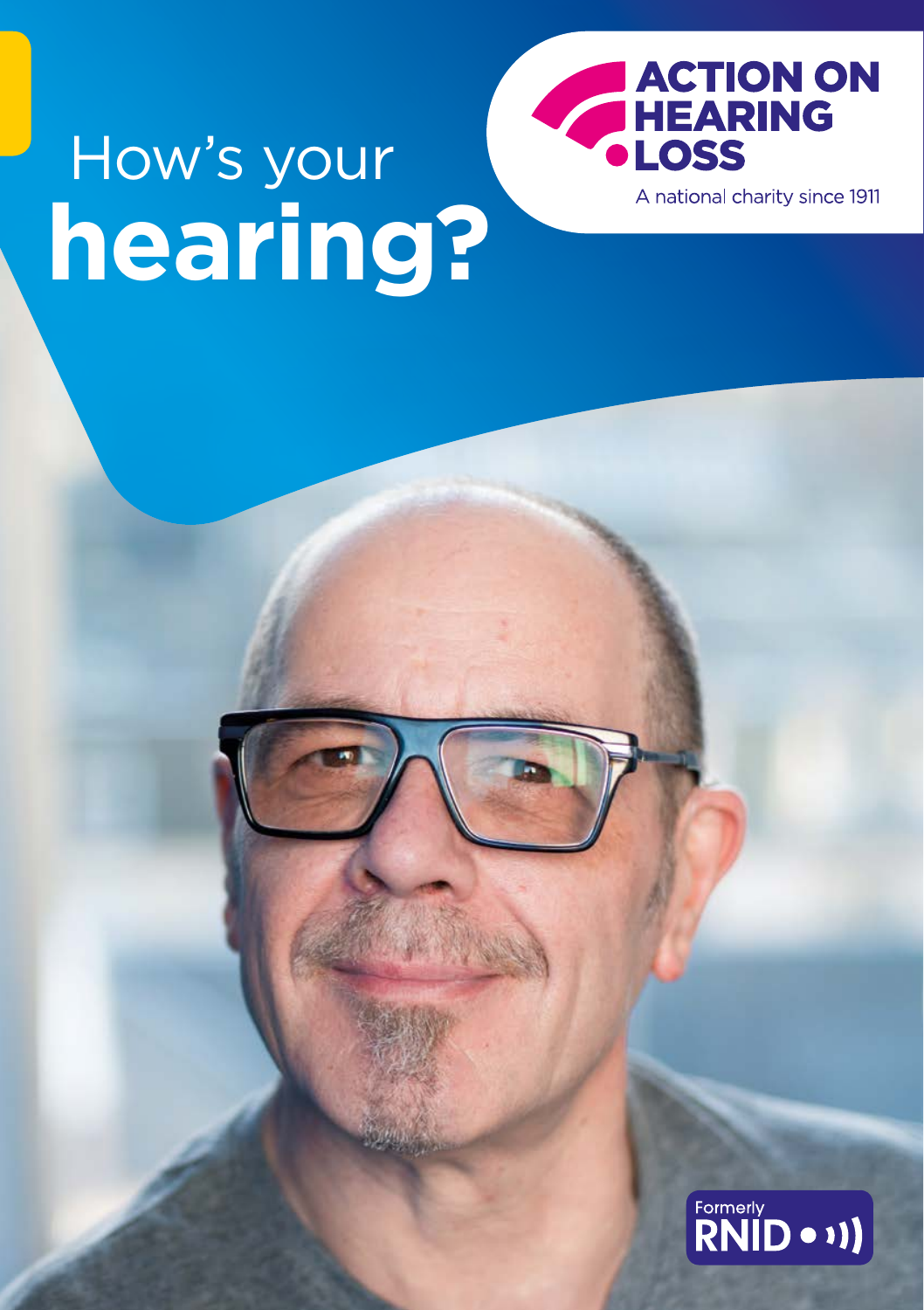

"I noticed I was finding it harder to concentrate in meetings and remember what had been discussed. My GP suggested it might be related to hearing loss – he was right. I've been deaf in my right ear since birth but didn't suspect any hearing loss in my 'good' ear.

I got a hearing aid from the NHS – it's so small, it's barely noticeable. The hearing aid has hugely improved my hearing and confidence; I find it much easier to concentrate for longer periods and it's great to be able to join in office chats again.

If you're struggling to follow conversations, or just know your hearing isn't what it used to be, see your GP. The sooner you do something about hearing loss, the sooner you'll get your life back."

Hugh Donaghy, Glasgow

If your hearing isn't what it used to be, you're not alone: 11 million people in the UK have hearing loss – that's one in six of us. This leaflet tells you how to get your hearing tested and what can help you to manage hearing loss, so you can get back to what you've been missing.

## **Contents**

| • What hearing research is Action on Hearing Loss funding?12 |
|--------------------------------------------------------------|
|                                                              |

Please let our Information Line know if you'd like this leaflet in large print, braille or audio (see [back page](#page-8-0) for contact details).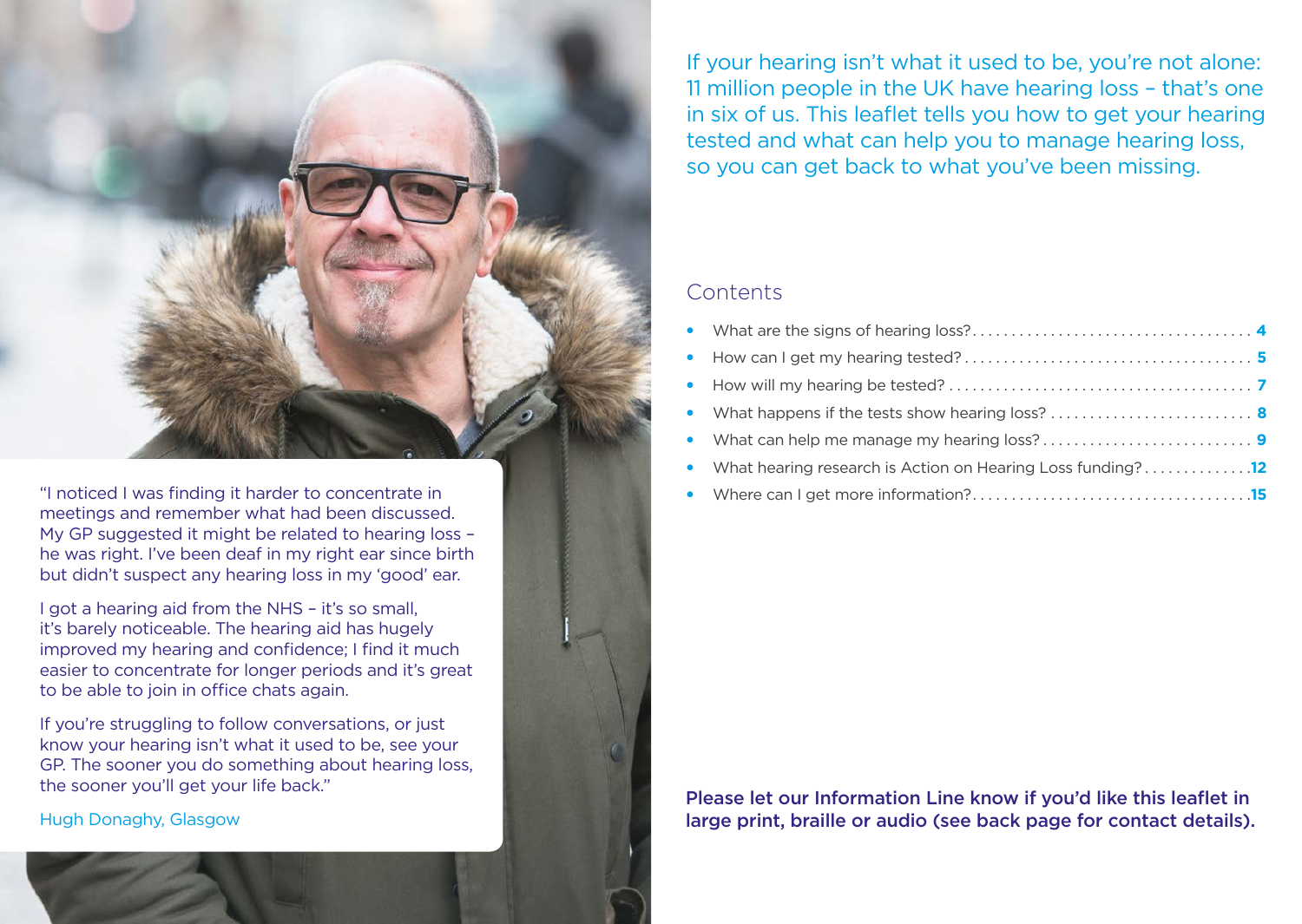# <span id="page-2-0"></span>What are the signs of hearing loss?

You might not notice a change in your hearing at first, but there are some common signs of hearing loss to look out for:

- Do you turn up the TV louder than your family wants it?
- Do you find it hard to follow conversations in pubs and restaurants?
- Do you struggle to hear on the phone?
- Do you often ask people to repeat what they say?

Our quick and easy Hearing Check isn't a full hearing test, but it will indicate whether your hearing is in the

normal range or if you should see your GP.

- Does your partner complain that you don't listen to them?
- Do you find others mumble?

If you answer **yes** to any of these questions, you may want to take the Action on Hearing Loss Hearing Check (see below).

If you suddenly lose hearing in one or both ears, call your GP or NHS 111 as soon as possible.

## Check your hearing

The benefit of taking the Hearing Check is that if it suggests you have hearing loss, we'll send you a statement of the results that you can take along to your GP – this might make it easier for you to get a referral to an NHS audiologist (hearing specialist) for a hearing test.

You can take the Hearing Check over the phone on **[0844 800 3838](tel:+448448003838)** (local rate) or online at **[actiononhearingloss.org.uk/hearingcheck](http://www.actiononhearingloss.org.uk/hearingcheck)**

### **What's that noise?**

If you hear ringing, buzzing or any other sound in your ear(s) or head when there's no external source, it could be tinnitus – a condition often associated with hearing loss. There are different therapies and products to help with tinnitus – see your GP, who can refer you to a specialist.

G

#### Find out more in our leaflet *Understanding tinnitus*.

# How can I get my hearing tested?

## NHS hearing tests

To have your hearing tested for free on the NHS, it's likely that you'll need your GP to refer you to an NHS audiology service. Although, in some parts of the country, you can contact your local audiology service directly to book your hearing test – your GP surgery can tell you if this is an option for you.

Your GP will ask you questions about your hearing difficulties and use a small handheld torch with a magnifying lens to look inside your ears. They may also carry out some simple hearing tests.

If there isn't an obvious cause of your hearing difficulties, your GP should refer you to an audiologist for a full hearing assessment. Remember, you have the right to have your hearing tested, especially if hearing difficulties are interfering with your everyday life.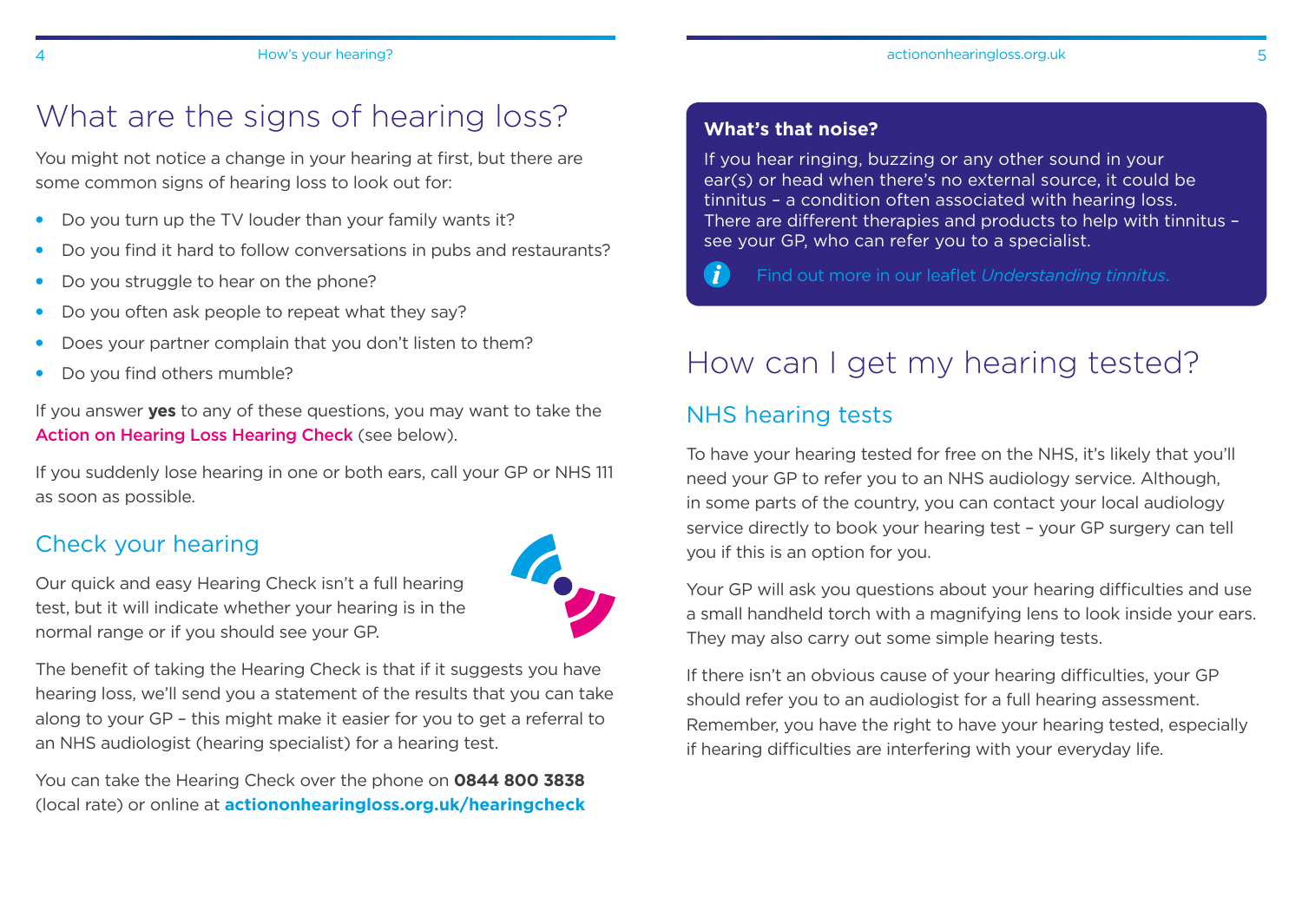#### <span id="page-3-0"></span>Choosing an NHS audiology service

The Any Qualified Provider (AQP) scheme in England means that private audiology services can also provide NHS audiology services for adults.

If AQP is available in your area, you might be able to choose where you go for your NHS hearing care – for example, a hospital clinic or a high-street optician providing NHS audiology services. Your care, and any hearing aid(s) you need, will be free.

If AQP isn't available in your area, you should still be able to discuss with your GP which local hospital or clinic you'd like to go to for your hearing tests. To find out more, speak to your GP.

## Private hearing tests

To have your hearing tested at a private audiology service, you don't need a referral from your GP – you can book an appointment directly.

Many private audiology services offer free hearing tests, but you'll normally have to pay for any hearing aids you need. Modern digital hearing aids are free from the NHS.

See our leaflet *Getting hearing aids* to find out more about NHS and private hearing aids.

## Why it's a good idea to see your GP first

Even if you don't need a referral to have your hearing tested, you may wish to see your GP first anyway, so they can check for any causes of hearing loss that can be easily treated, such as an ear infection or ear-wax blockage.

# How will my hearing be tested?

Whether you have your hearing tested through the NHS or privately. an audiologist will carry out tests to find out what type and level of hearing loss you have. Before they begin, they'll ask you about your hearing and check your ears. They'll then test one ear at a time. The tests last about 20 minutes and aren't uncomfortable.

For the standard hearing test, called audiometry, you'll listen to noises through a set of headphones. You'll hear sounds of different tones and volumes and will be asked to press a button each time you hear a sound. The noises will gradually become quieter to find the softest sounds that you can hear. The results will be recorded on a chart called an audiogram.

The audiologist might then ask you to wear a headband with a vibrating pad. This pad sends sound through the bones in your head directly to the cochlea (the hearing organ in your inner ear), on both sides of your head. Again, you'll be asked to press a button each time you hear a sound. This test checks whether the cochlea and hearing nerve are working or damaged.

At some point, the audiologist might play a rushing noise into one ear to cover up sounds while they test your other ear.

Some audiology services vary in the tests they carry out in first appointments, and you might have further tests to find out more about your ears and hearing.

A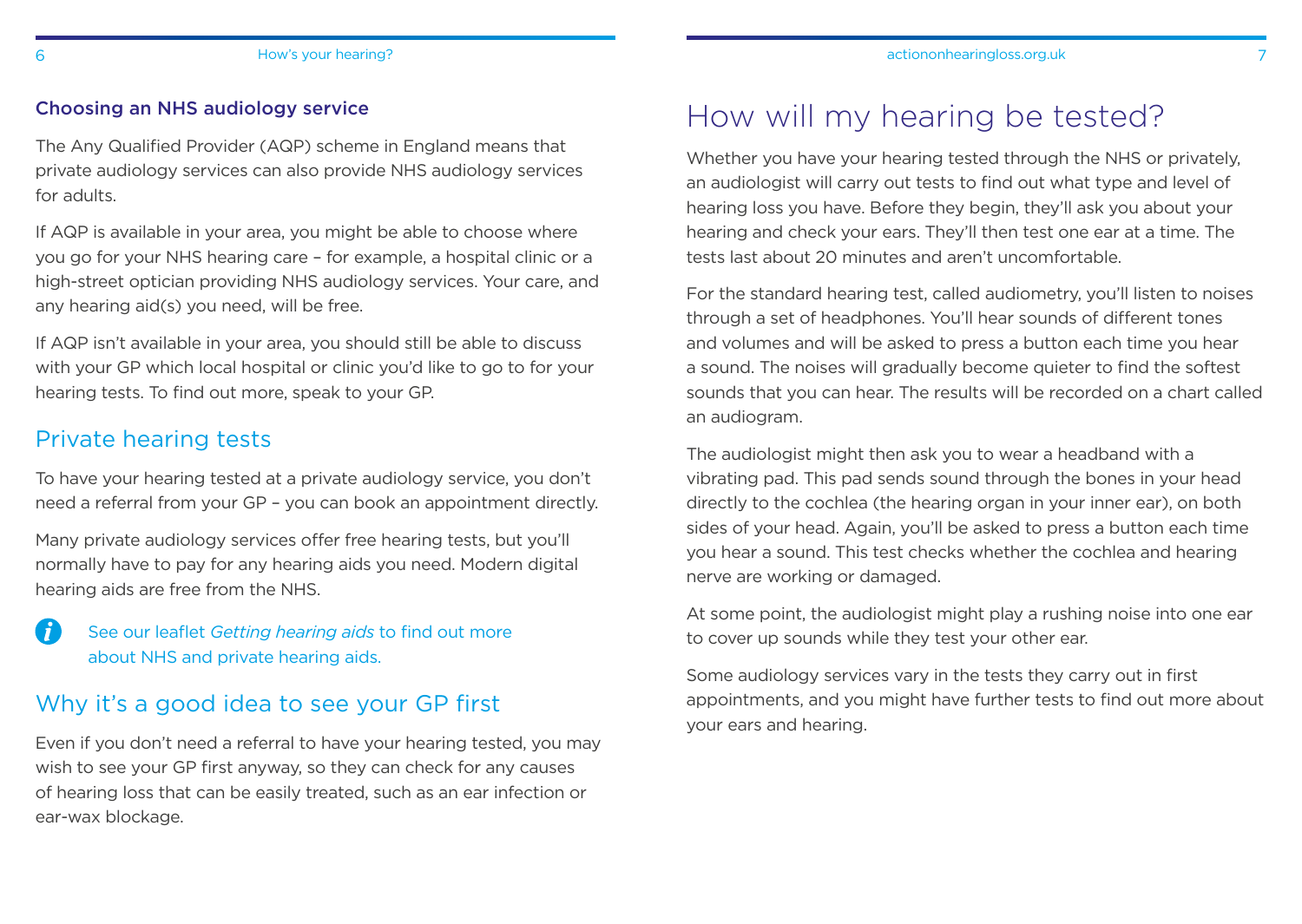<span id="page-4-0"></span>If you are diagnosed with hearing loss, the audiologist will explain the type of hearing loss that you have. It will either be sensorineural, conductive or mixed.

- Sensorineural hearing loss is caused by damage to the cochlea within the inner ear or the hearing nerve, or both. It is permanent and is most often caused by the normal ageing process (this is the single biggest cause of hearing loss). It changes your ability to hear quiet sounds and reduces the quality of the sounds that you hear, making it difficult to understand speech.
- Conductive hearing loss is caused when sound waves can't pass freely to the inner ear. It's usually caused by a blockage or problem in the outer or middle ear. This type of hearing loss is usually temporary and can often be treated with medication or minor surgery. But, in some cases, it can be permanent.
- Mixed hearing loss is a combination of sensorineural and conductive hearing loss.

The audiologist will also tell you your level of hearing loss (mild, moderate, severe or profound). They'll discuss whether hearing aids are likely to help you, or if you could have some other treatment.

You may also be given information about assistive technology and support services that can help you to manage your hearing loss.

See our leaflet *Ear problems and treatments* to find out more about the different causes of hearing loss.

# What can help me manage my hearing loss?

We're funding research to develop new treatments and cures for hearing loss (see [page 12](#page-6-0)). In the meantime, there are many things that can help you to minimise the effect it has on your life.

## Hearing aids

In most cases, hearing aids will be recommended. Hearing aids don't reverse hearing loss, but they can be a great help. They should make sounds loud enough for you to hear at a comfortable level and make conversations easier. You can get digital hearing aids and batteries free from the NHS, or you can buy them privately.

There are also extra benefits of using hearing aids:

- you won't have to concentrate as much or strain to hear, so you'll feel less tired
- they will help you to communicate with others, so they can help to reduce feelings of isolation and loneliness
- it's suggested that hearing aids help to boost your memory and thinking abilities, as your brain is being stimulated
- some experts say that getting hearing aids may even reduce the risks of developing dementia.

Research shows that the earlier you get hearing aids after being diagnosed with hearing loss, the more benefit you'll get from them.

If you are severely or profoundly deaf in both ears, a cochlear implant may be suitable.

```
\mathbf{u}See our leaflet Getting hearing aids and our factsheet 
Cochlear implants.
```
G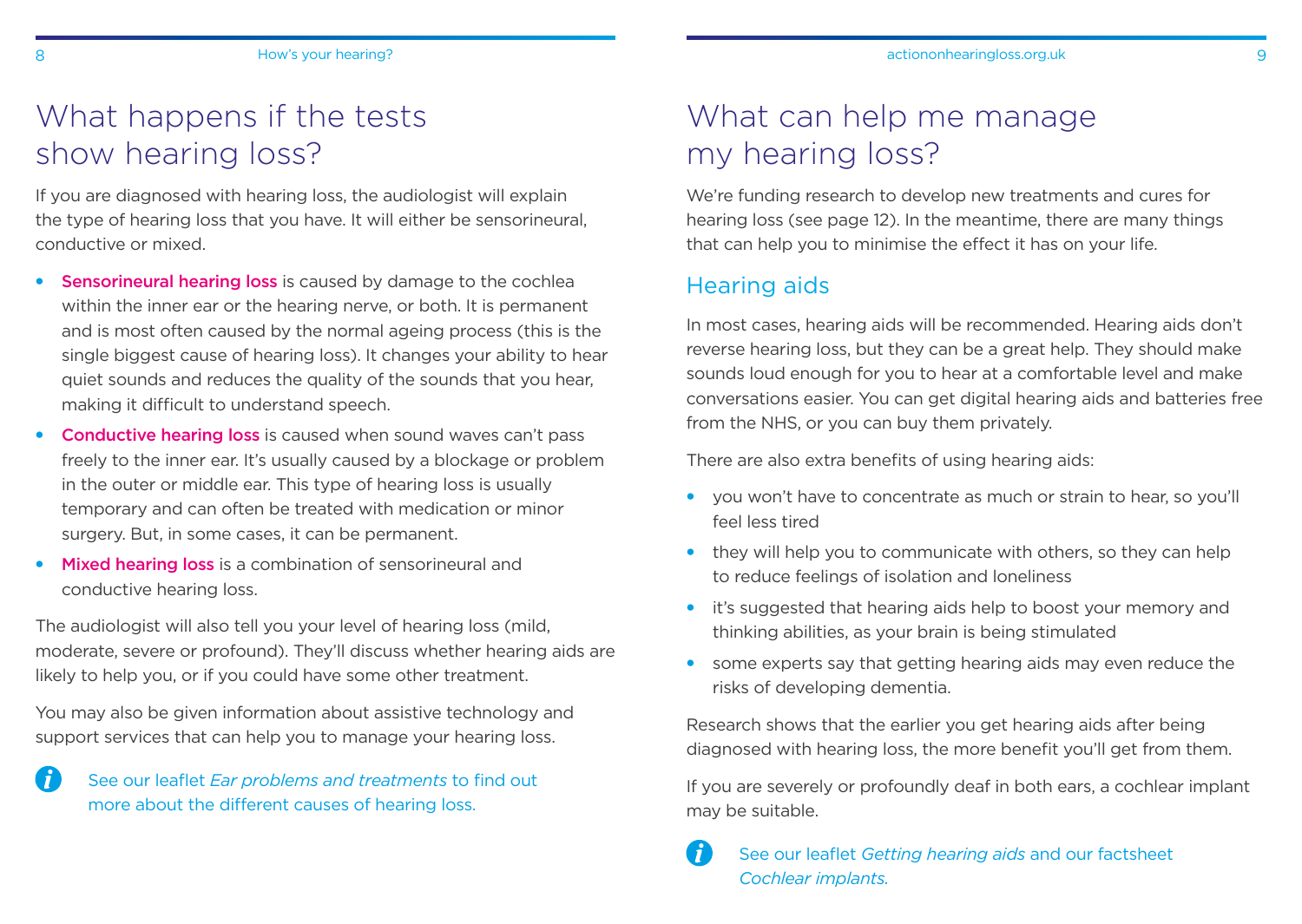## Hearing therapists

Hearing therapists, or specially trained audiologists, can advise on hearing aids and ways to make communicating easier. They can also offer help if you have tinnitus and find it troublesome. Unfortunately, hearing therapists aren't available at every hospital, but your hearing specialist may be able to refer you to your nearest one if you'd like additional support for your hearing loss or tinnitus.

## Communication tips

Simple communication tips will help you in most day-to-day situations:

- Tell the person you're speaking to that you have hearing loss.
- Ask people to get your attention before they start talking to you.
- If necessary, ask people to slow down and speak more clearly.
- If you don't catch what someone says, just ask them to say it again or in a different way. No one hears correctly all the time!

#### G For more tips, visit **[actiononhearingloss.org.uk/](http://actiononhearingloss.org.uk/communicationtips) [communicationtips](http://actiononhearingloss.org.uk/communicationtips)**

## Learning to lipread

 $\mathbf{\hat{i}}$ 

You'll benefit from learning to lipread as soon as you're diagnosed with hearing loss. It involves watching the lip shapes, gestures and facial movements of the person you are talking to – and using context to fill in gaps in conversation. Our research shows that lipreading classes can really improve communication and help people to better manage their hearing loss.

## Assistive products and technology

There's a wide range of assistive technology and products designed for people with hearing loss. For example:

- conversation listeners that can help you hear speech
- TV listeners that can help you hear the TV
- telephones that are compatible with hearing aids
- alerting devices for sounds like the doorbell or fire alarm these usually have a loud ring, flashing lights and a vibrating pad.

You can also connect most hearing aids to Bluetooth-enabled devices, such as your smartphone, by using a small device called a Bluetooth streamer. This provides a wireless connection between the hearing aids and the electronic device. Once you're connected, all sound (including music and phone calls) will go directly into your hearing aids, helping you to hear better over background noise.

Some hearing aids, called Made for iPhone (MFi) hearing aids, can connect to certain Apple devices (the iPhone, iPad and iPod touch) directly, without the need of a streamer.

#### $\mathbf{\hat{i}}$ See our leaflet *Products to help with hearing loss and tinnitus.*

## Accessible entertainment

Most TV programmes, and many DVDs, are subtitled. Some venues, such as theatres and cinemas, have captioned or signed performances or screenings. They may also have hearing loop or infrared systems to help you hear over background noise. Many museums and art galleries offer tours that are accessible to people with hearing loss.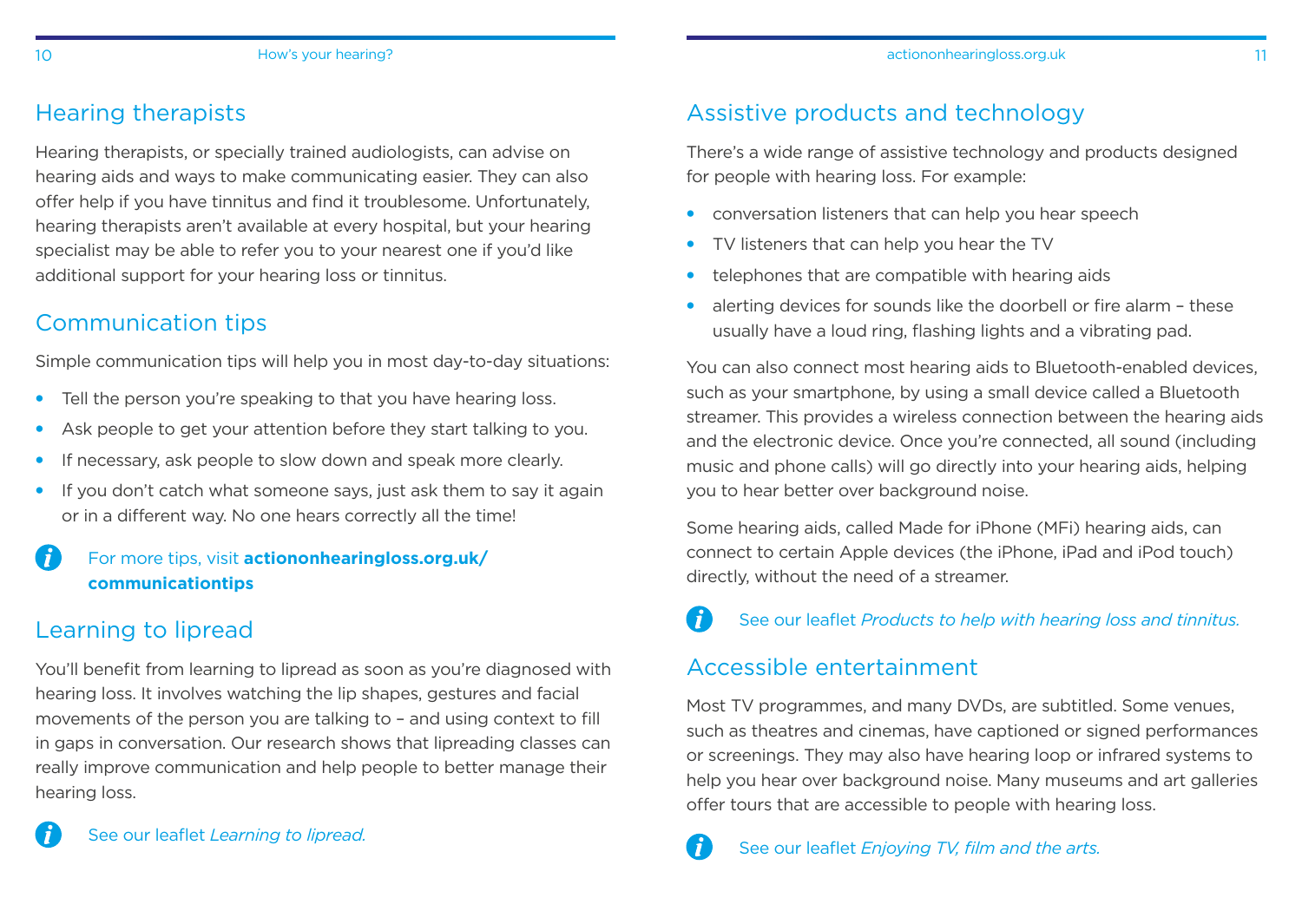## Other support

Depending on how your hearing loss affects your day-to-day life, you may be entitled to certain disability benefits and other practical support. If hearing loss affects your ability to work, you may be entitled to an Access to Work grant from the government, to cover the cost of any equipment or communication support that you need.

 $\mathbf{G}$ See our leaflets *Benefits and support services* and *Using communication support.*

# What hearing research is Action on Hearing Loss funding?

Since 1999, we have funded world-class research and training, and in 2013 we merged with Deafness Research UK to create the world's largest charitable funding programme dedicated to advancing treatments for hearing loss and tinnitus.

Collectively, to date, we've invested around £29m into hearing research – research from which people are already benefiting through the technology used to screen the hearing of newborn babies, cochlear implants and advances in the fitting of hearing aids.

We have launched the careers of several research leaders, and our funding has resulted in key scientific advances and opened up new areas of research that may lead to new ways of treating hearing loss and tinnitus. We are continuing to work with universities, companies and investors to make sure new treatments for hearing loss and tinnitus are developed as quickly as possible.

#### n Find out more about the research we fund at **[actiononhearingloss.org.uk/biomedicalresearch](http://actiononhearingloss.org.uk/biomedicalresearch)**

# Stay **informed**

**Become a member today** to receive regular, up-to-date information on deafness, tinnitus and hearing loss.

### **From as little as £12.50 a year, you'll receive:**

- Our **quarterly members' magazine** and **monthly emails**.
- **Product reviews, biomedical research** and **technology updates**.
- **10% discount**\* on products from our online shop and catalogue.
- The opportunity to **influence our future direction** by voting in Trustee elections.



# **Join today:**

 $\chi$ 

- Complete and return the form overleaf.
- Call **0333 320 6995** (telephone) or **[020 7296 8246](tel:+442072968246)** (textphone).
- Join online at **[actiononhearingloss.org.uk/join](http://www.actiononhearingloss.org.uk/join)**

\* Minimum spend is £40 excluding postage and packaging and VAT. Action on Hearing Loss reserves the right to change the promotion at any time.

<span id="page-6-0"></span>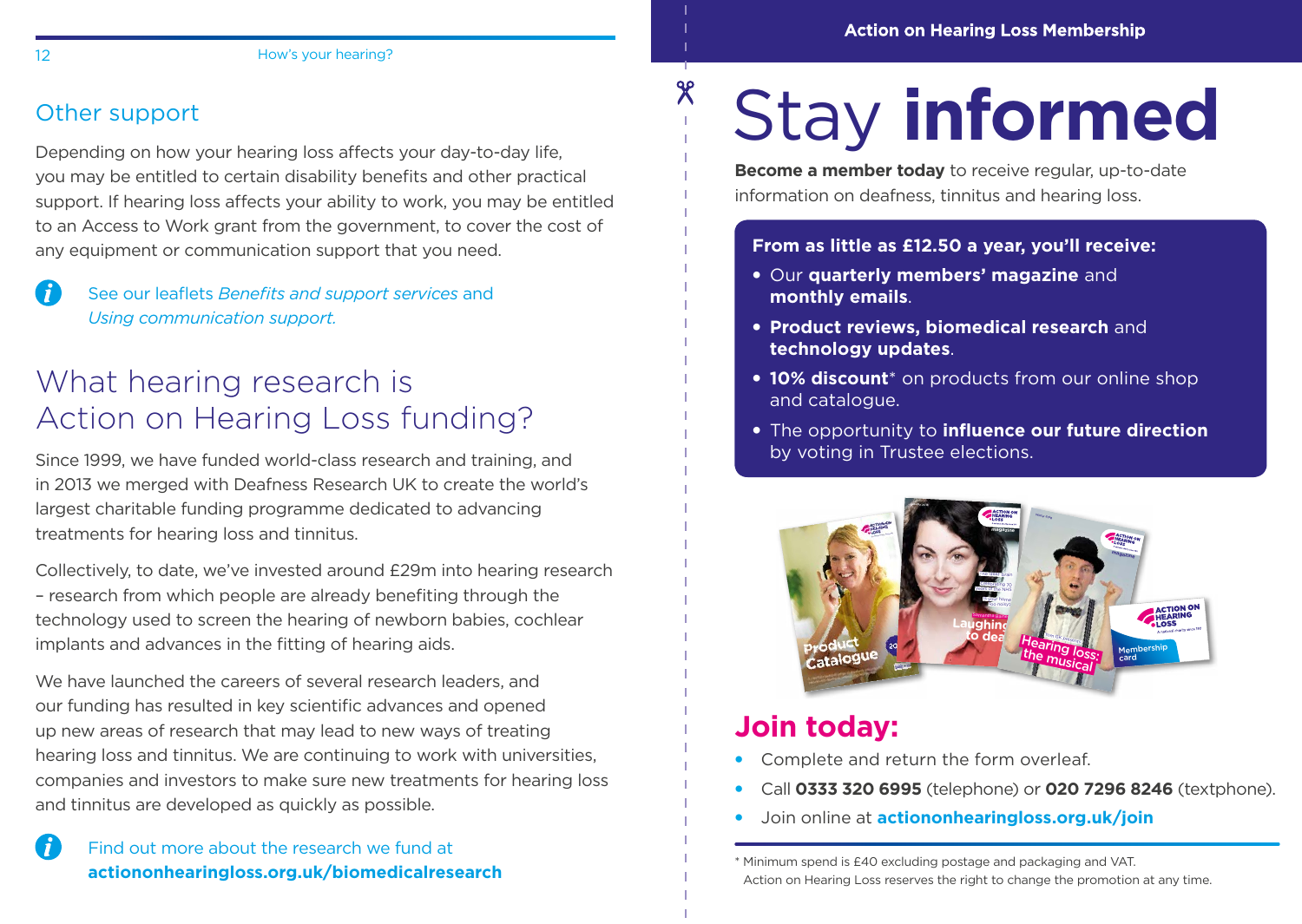#### <span id="page-7-0"></span>Please send your completed form to: **Freepost Plus RTYK-AXYA-EXEA, Action on Hearing Loss, 1–3 Highbury Station Road, London N1 1SE**

|  |  |  |  |  |  |  | 1. Your details (please print in block capitals, with a ballpoint pen) |
|--|--|--|--|--|--|--|------------------------------------------------------------------------|
|--|--|--|--|--|--|--|------------------------------------------------------------------------|

| l Name   | Tel       |
|----------|-----------|
| Address  | Textphone |
|          | Email     |
| Postcode |           |

**Stay in touch:** We'll continue to keep in touch with you to share the impact of your Membership. because your ongoing support is crucial in helping people confronting deafness, tinnitus and hearing loss. If you'd like to opt out of these communications, or change the way you hear from us, please contact our Supporter Care Team: **0333 320 6995** or **supportercare@hearingloss.org.uk**

**How we use your personal information:** We will only use your personal information to keep in touch with you about the impact you have made and how you can help fund our work.

We believe we have a legitimate interest to use your information in this way, based on our relationship with you. However, you have the right to object, or change how we use your information, at any time, using the contact details opposite. In order to ensure we are legally compliant, we will store your information securely for a maximum of ten years from your last donation, when it will be securely destroyed. To find out more about what we mean by legitimate interests, how we will protect your personal information, and your rights, visit **actiononhearingloss.org.uk/privacypolicy**

 $\chi$ 

#### **2. Please select payment option**

 $\Box$  Payment by Direct Debit - fill in the details below.

 $\Box$  Payment by credit/debit card or cheque - please send me an application form.

#### **Payment by Direct Debit**

| I would like to make a payment of: | <b>Each year from the:</b> |
|------------------------------------|----------------------------|
| $\Box$ £12.50 Concession rate*     | $\vert$   1st              |
| $\Box$ £17.50 Standard rate        | $\Box$ 15th                |

\* Retired, unwaged or a full-time student

#### **Instruction to your bank or building society**

| Name and full postal address of your bank or building society |
|---------------------------------------------------------------|
|---------------------------------------------------------------|

|                        | <b>Bank/building society</b> |
|------------------------|------------------------------|
| <b>To: The Manager</b> |                              |
| <b>Address</b>         |                              |
|                        |                              |
| Postcode               |                              |
|                        |                              |

| Bank/building society account number |  |  |
|--------------------------------------|--|--|

| <b>Branch sort code</b> |  |  |  |
|-------------------------|--|--|--|

|                                                                                                                                                                                                                                                                                                                                                                                  |           |  |  |  |  |  |   |    | of the next available month |  |   |  |
|----------------------------------------------------------------------------------------------------------------------------------------------------------------------------------------------------------------------------------------------------------------------------------------------------------------------------------------------------------------------------------|-----------|--|--|--|--|--|---|----|-----------------------------|--|---|--|
| to pay by Direct Debit '<br><b>BEECT</b>                                                                                                                                                                                                                                                                                                                                         |           |  |  |  |  |  |   |    |                             |  |   |  |
|                                                                                                                                                                                                                                                                                                                                                                                  |           |  |  |  |  |  |   |    | Service user number         |  |   |  |
|                                                                                                                                                                                                                                                                                                                                                                                  |           |  |  |  |  |  | 2 | 5. | O                           |  | O |  |
|                                                                                                                                                                                                                                                                                                                                                                                  | Reference |  |  |  |  |  |   |    |                             |  |   |  |
|                                                                                                                                                                                                                                                                                                                                                                                  |           |  |  |  |  |  |   |    |                             |  |   |  |
| Instruction to your bank or building society<br>Please pay Action on Hearing Loss Direct Debits from the account detailed in<br>this Instruction subject to the safeguards assured by the Direct Debit Guarantee.<br>I understand that this Instruction may remain with Action on Hearing Loss and.<br>if so, details will be passed electronically to my bank/building society. |           |  |  |  |  |  |   |    |                             |  |   |  |
| Signature(s)                                                                                                                                                                                                                                                                                                                                                                     |           |  |  |  |  |  |   |    |                             |  |   |  |
| Date                                                                                                                                                                                                                                                                                                                                                                             |           |  |  |  |  |  |   |    |                             |  |   |  |

#### [actiononhearingloss.org.uk](http://actiononhearingloss.org.uk) 15

# Where can I get more information?

**Action on Hearing Loss** has a wide range of information on all aspects of deafness, tinnitus and hearing loss. We have the latest information on hearing health, hearing aids and cochlear implants, assistive technology and products, communication support, rights and benefits.

You can also find out about services in your area, becoming a member and receiving our magazine, the latest research developments, and getting involved as a volunteer or supporter.

Visit our website – **[actiononhearingloss.org.uk](http://actiononhearingloss.org.uk)** – or contact our free, confidential Information Line (see back page for contact details).

To see our full range of leaflets and factsheets, visit **[actiononhearingloss.org.uk/publications](http://actiononhearingloss.org.uk/publications)**

## Information you can trust

The Information Standard certifies us as producers of high-quality, evidence-based information. For a list of references for this leaflet, please email **[references@hearingloss.org.uk](mailto:references%40hearingloss.org.uk?subject=)**

Thank you to **Lynette A Elliott**, Audiology Services Manager at Windsor Audiology Centre, for reviewing this leaflet.

#### **Did you find this information helpful?**

Please tell us what you think of this leaflet. Did you find it useful? Could we improve it? Please let us know by emailing **reviewpanel@hearingloss.org.uk**

If you'd like to join our Readers' Panel, to help us create and review information for our website and publications, please let us know.